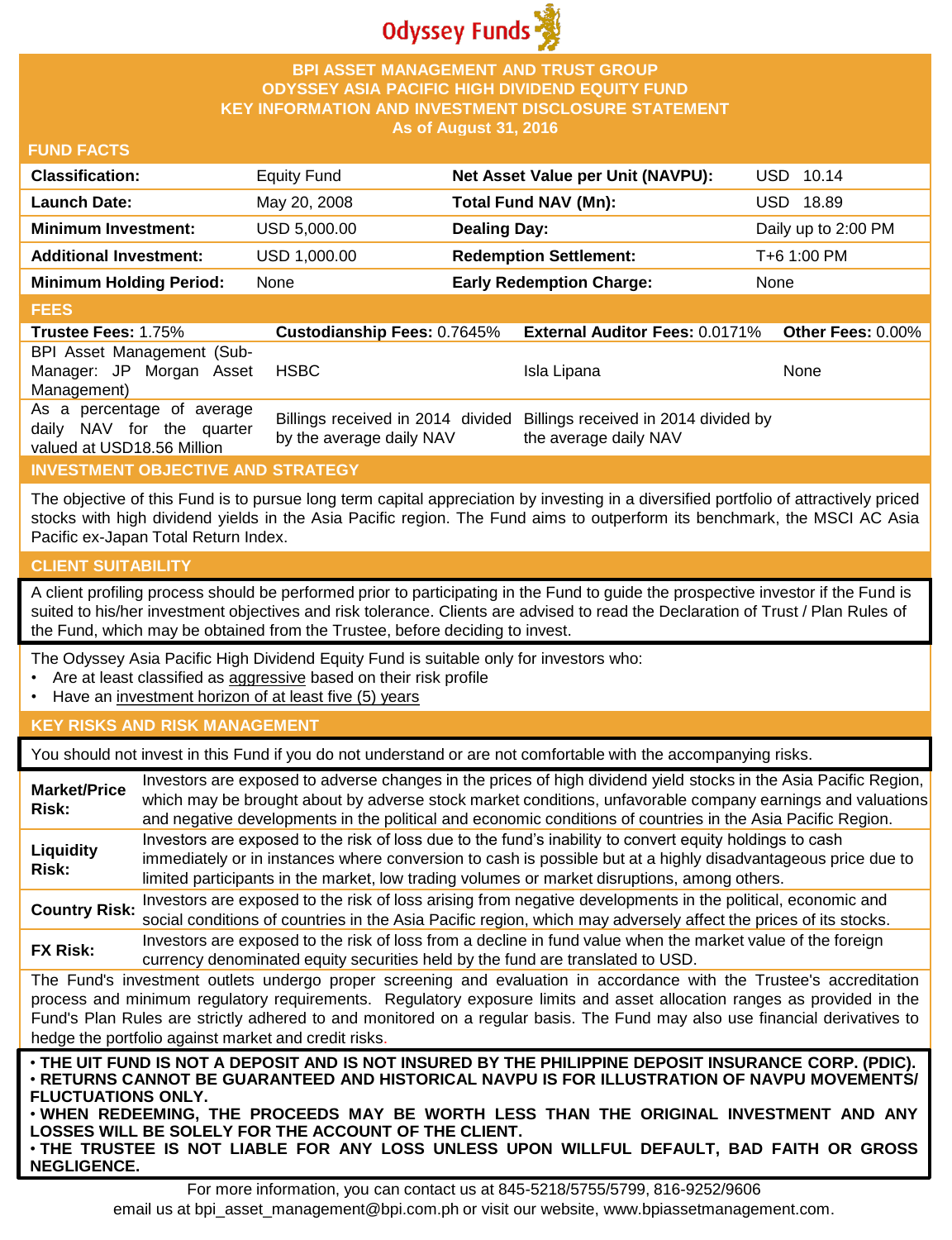# **FUND PERFORMANCE AND STATISTICS AS OF AUGUST 31, 2016**

(Purely for reference purposes and is not a guarantee of future results)



|       |                      |                |        | SIAIISHCS                                |                                                                              |  |  |
|-------|----------------------|----------------|--------|------------------------------------------|------------------------------------------------------------------------------|--|--|
|       |                      |                |        | Portfolio Beta                           |                                                                              |  |  |
|       |                      |                |        | Volatility, Past 1 Year (%) <sup>2</sup> |                                                                              |  |  |
|       |                      |                |        |                                          | Sharpe Ratio <sup>3</sup>                                                    |  |  |
|       |                      |                |        |                                          | Information Ratio <sup>4</sup>                                               |  |  |
| eb-14 |                      | May-15         | Aug-16 |                                          | <b>Current Number of Holdings</b>                                            |  |  |
|       |                      |                |        |                                          |                                                                              |  |  |
|       | $:(\%)$ <sup>1</sup> |                |        |                                          |                                                                              |  |  |
|       | 6 mos                | <b>1 YR</b>    | 3 YRS  | S.I. <sup>5</sup>                        | <sup>1</sup> Returns are net of fees.                                        |  |  |
|       | 15.49                | 9.98           | 8.57   | 1.40                                     | <sup>2</sup> Measures the degree to whic<br>vis-à-vis its average return ove |  |  |
| 20.78 |                      | 11.37<br>12.64 |        | 14.02                                    | <sup>3</sup> Used to characterize how wel                                    |  |  |
|       |                      |                |        |                                          |                                                                              |  |  |

| Lowest                                   | 8.13    |
|------------------------------------------|---------|
| <b>STATISTICS</b>                        |         |
| Portfolio Beta                           | 0.94    |
| Volatility, Past 1 Year (%) <sup>2</sup> | 17.09   |
| Sharpe Ratio <sup>3</sup>                | 0.59    |
| Information Ratio <sup>4</sup>           | $-0.11$ |
| <b>Current Number of Holdings</b>        |         |

Highest 10.35

**NAVPU over the past 12 months**

| <b>CUMULATIVE PERFORMANCE (%) 1</b>    |            |         |       |             |       |                   |
|----------------------------------------|------------|---------|-------|-------------|-------|-------------------|
|                                        | 1 mo       | 3 mos   | 6 mos | <b>1 YR</b> | 3 YRS | S.I. <sup>5</sup> |
| Fund                                   | 1.60       | 6.74    | 15.49 | 9.98        | 8.57  | 1.40              |
| <b>Benchmark</b>                       | 2.08       | 10.05   | 20.78 | 12.64       | 11.37 | 14.02             |
| <b>ANNUALIZED PERFORMANCE (%) 1</b>    |            |         |       |             |       |                   |
|                                        | 1 YR       | 2 YRS   | 3 YRS | 4 YRS       | 5 YRS | S.I. <sup>5</sup> |
| Fund                                   | 9.98       | $-3.37$ | 2.78  | 2.97        | 1.72  | 0.17              |
| <b>Benchmark</b>                       | 12.64      | $-4.06$ | 3.65  | 4.51        | 3.24  | 1.60              |
| <b>CALENDAR YEAR PERFORMANCE (%) 1</b> |            |         |       |             |       |                   |
|                                        | <b>YTD</b> | 2015    | 2014  | 2013        | 2012  | 2011              |
| Fund                                   | 9.39       | $-9.91$ | 7.08  | $-5.41$     | 21.10 | $-18.24$          |
| <b>Benchmark</b>                       | 10.24      | $-9.47$ | 3.71  | 2.65        | 22.75 | $-15.59$          |

th the Fund fluctuates er a period of time.

Il the return of a Fund compensates the investor for the level of risk taken. The higher the number, the better.

<sup>4</sup>Measures reward-to-risk efficiency of the portfolio relative to the benchmark. The higher the number, the higher the reward per unit of risk.

<sup>5</sup>Since inception.

\*Declaration of Trust is available upon request through branch of account.

| <b>PORTFOLIO COMPOSITION</b>       |               | <b>TOP TEN HOLDINGS</b>          |               |
|------------------------------------|---------------|----------------------------------|---------------|
| <b>Allocation</b>                  | % of Fund     | <b>Name</b>                      | % of Equities |
| Equities                           | 96.34         | Korea Electric Power             | 5.63          |
| Cash and Other Receivables         | 3.66          | <b>HSBC Holdings</b>             |               |
| <b>Top Five Sector Holdings</b>    | % of Equities |                                  | 4.94          |
| <b>Financials</b>                  | 52.58         | China Mobile                     | 4.84          |
| <b>Utilities</b>                   | 10.11         | Bangkok Bank Public Company      | 4.18          |
| Industrials                        | 9.67          | <b>LG Uplus</b>                  | 3.95          |
| Energy                             | 8.07          |                                  |               |
| <b>Information Technology</b>      | 5.55          | <b>CK Hutchison Holdings</b>     | 3.81          |
| <b>Top Five Country Weightings</b> | % of Equities | <b>Taiwan Semiconductor</b>      | 2.86          |
| Australia                          | 23.84         | Manufacturing                    |               |
| Korea                              | 17.79         | Huaneng Power International      | 2.78          |
| China                              | 17.16         | AMP                              | 2.62          |
| Hong Kong                          | 13.06         |                                  |               |
| Singapore                          | 9.78          | <b>Yuanta Financial Holdings</b> | 2.55          |

## **RELATED PARTY TRANSACTIONS\***

The Fund has no investments and trade transactions with Bank of the Philippine Islands, its subsidiaries and related parties.

\* Related party in accordance with BPI's internal policy.

# Korea Electric Power 5.63 HSBC Holdings and a 4.94